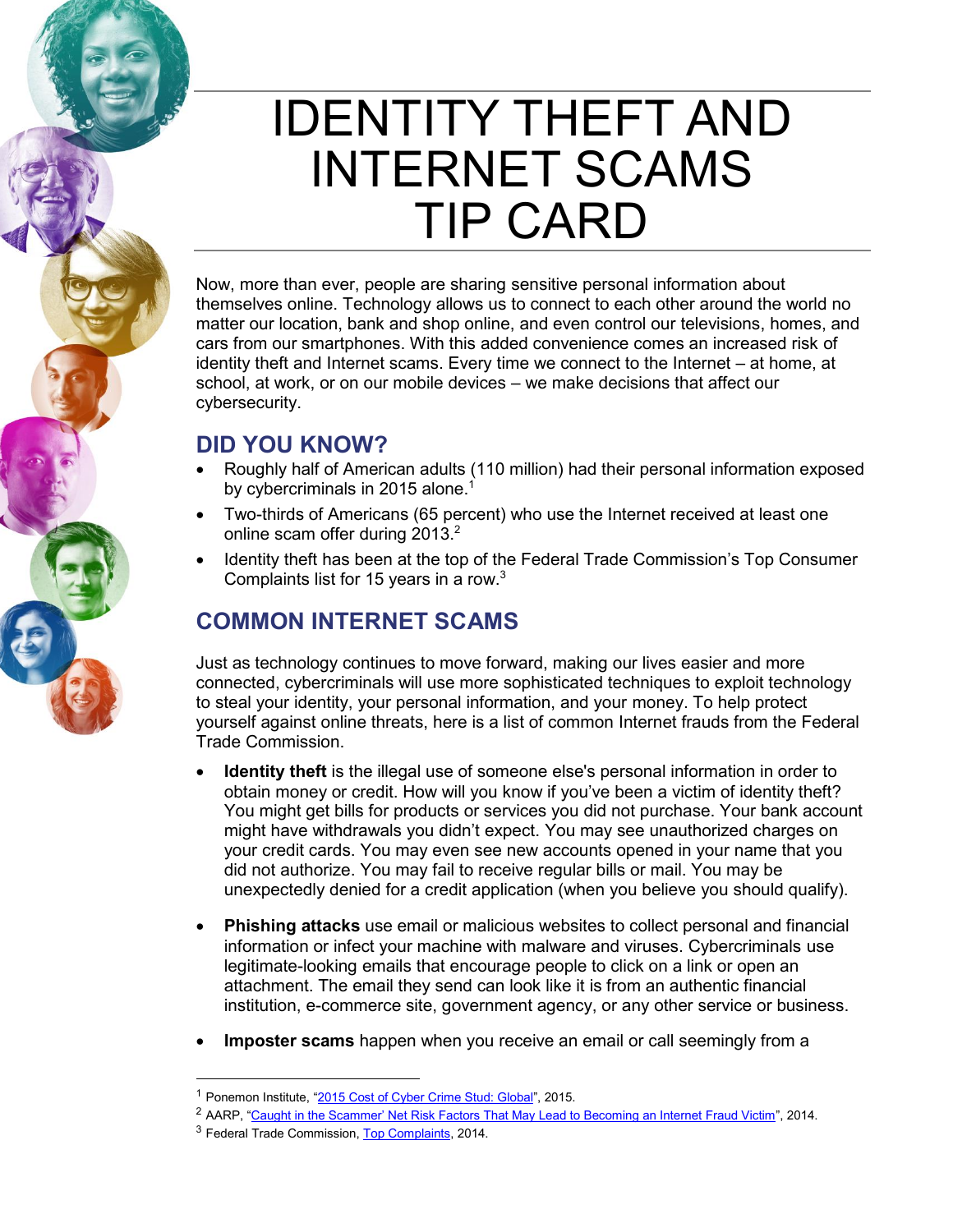government official, family member, or friend requesting that you wire them money to pay taxes or fees, or to help someone you care about.

- x **"You've Won" scams** occur when you get an email telling you that you have won a prize, lottery, or sweepstakes. Though the person seems excited for you to collect your winnings, they then tell you there is a fee or tax to pay for the prize and request your credit card or bank account information.
- **Healthcare scams** happen when you receive a call, email, or letter that promises big savings on health insurance but claims that you need to provide your Medicare or health insurance information, Social Security number, or financial information to take advantage of the deal.

# **SIMPLE TIPS**

There are many steps consumers can take to avoid becoming victims of identity theft or online scams.

- x **When in doubt, throw it out.** Links in email, tweets, posts, and online advertising are often the way cybercriminals compromise your computer. If it looks suspicious, even if you know the source, it's best to delete it. You also have the option, if appropriate, to mark it as "junk email" so you no longer receive emails from this sender.
- **Think before you act.** Be wary of communications that implore you to act immediately, offer something that sounds too good to be true, or ask for personal information.
- **Make passwords long and strong.** Create a password with eight characters or more that uses a combination of numbers, letters, and symbols.
- **Guard your personal information.** Keep Social Security numbers, account numbers, and passwords private, as well as specific information about yourself.
- **Use stronger authentication.** Using stronger authentication requires that you use your password in conjunction with an additional piece of information (such as a PIN sent to your mobile device) to verify your identity. Even if a cybercriminal is trying to access your account and has captured your password, they still cannot get account access without the second component, if you have instituted stronger authentication. Visit [www.lockdownyourlogin.com](http://www.lockdownyourlogin.com/) for more information on stronger authentication.
- **Unique account, unique password.** Create unique passwords for each account. Keeping separate passwords for every account helps thwart cybercriminals.

# **PROTECT YOURSELF FROM ONLINE FRAUD**

When seeking the following information online, you can take precautions to protect yourself from fraud:

### **Banking**

- Avoid accessing your personal or bank accounts from a public computer or public Wi-Fi network, such as the public library. Not only can cybercriminals potentially gain access to your accounts through public Wi-Fi, but strangers can easily shoulder surf and see the sensitive information on your computer or mobile device screen.
- Don't reveal personally identifiable information such as your bank account number, Social Security number, or date of birth to unknown sources.